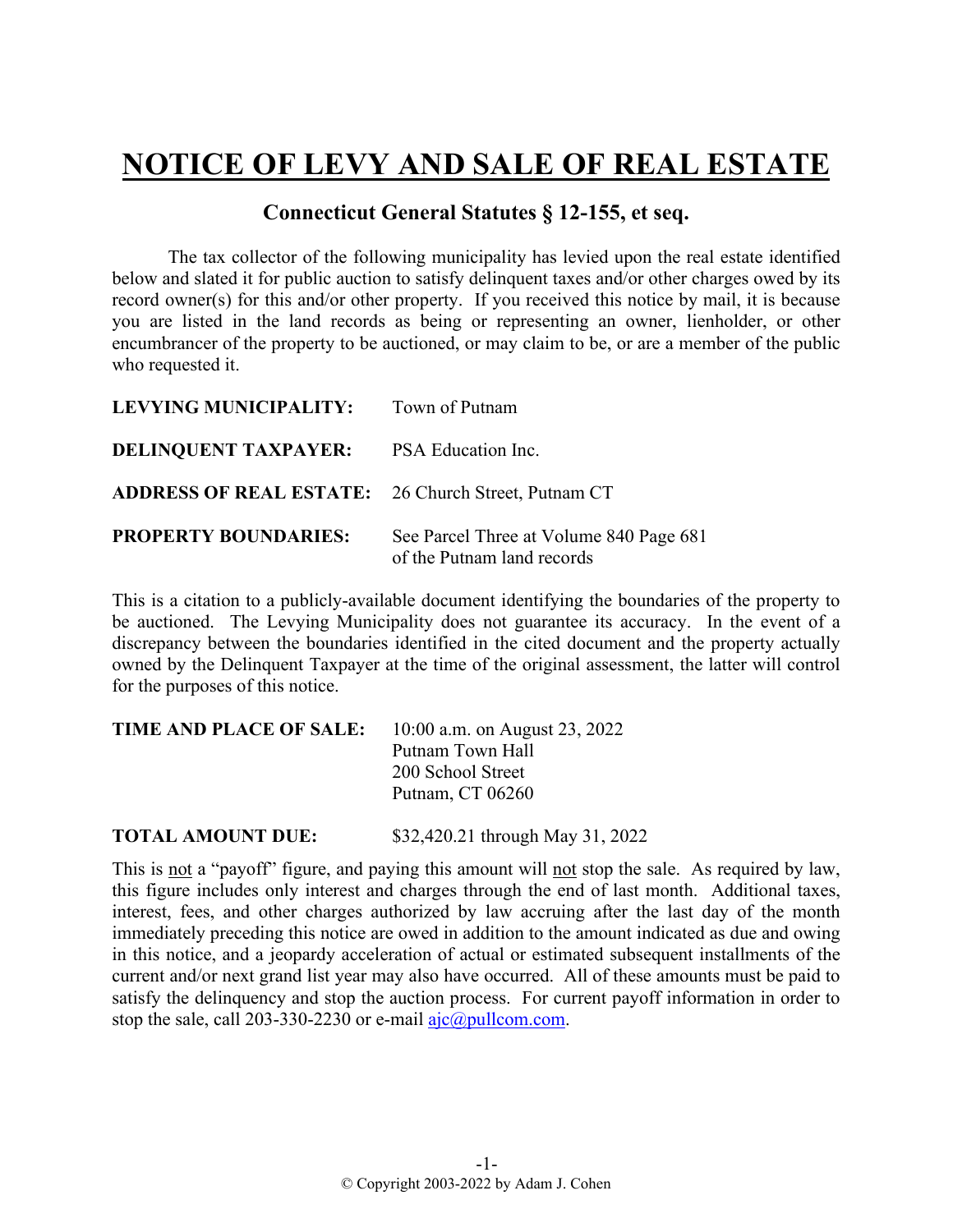**SURVIVING ENCUMBRANCES:** This property will be sold "free and clear" to the winning bidder subject only to: (1) taxes and water/sewer charges laid by the levying municipality which were not yet due and payable at the time of the levy, which is the date accompanying the signature on the first notice of this sale filed in the land records, except as are recovered from the sale; (2) the accrued taxes and water/sewer charges of any other governmental authority against this property; (3) any federal lien recorded until 30 days before the date which is six months after the auction date, except as extinguished pursuant to federal law; (4) easements, covenants and restrictions in favor of other parcels of land predating the time of the levy; (5) solely to the extent any of the delinquencies identified above was assessed on property other than the property to be sold, all encumbrances perfected before this notice was recorded; (6) interests exempt from levy and sale under the Constitution and laws of the United States; (7) the interest of any person or such person's predecessors in title for whom notice of the sale was not sent as required by law, and who had a right to such notice, and who did not in fact know of it within six months thereafter; (8) any monetary encumbrance recorded between May 13, 2022 and the date the first notice of this sale was filed in the land records, unless its holder is notified of the tax sale as required by law or in fact knew of it within six months thereafter; (9) any other interest not foreclosed by this tax sale procedure under state law; and (10) the effect of any federal, state, or local law and the restrictions and conditions in the tax sale notices and announced at the auction.

**PERSONS TO WHOM THIS NOTICE IS SENT:** The following persons are, or may claim to be, or may represent, the known holders of choate interests which will be affected by the sale. Absent payment in full before the auction or valid redemption within six months thereafter, the respective titles, mortgages, liens, restraints on alienation, and other encumbrances in this property in favor of all persons with actual or constructive notice thereof shall be extinguished.

| PSA Education Inc.<br>18 Maple Street<br>Putnam, CT 06260<br>Attn: Ding Tieqiang, Reg. Agent             | Robert H. Lord Company Inc.<br>225 Asylum Street, Goodwin Square<br>Hartford, CT 06103                                | c/o Corporation Service Co., Reg. Agent                                                                                  |                                                  |
|----------------------------------------------------------------------------------------------------------|-----------------------------------------------------------------------------------------------------------------------|--------------------------------------------------------------------------------------------------------------------------|--------------------------------------------------|
| Keylain Property Partners LLC<br>5 Colonel Thomas Lane<br>Bedford, CT 10506                              | Haiphong Chen Wang $a/k/a$ Haihong Chen<br>Wang, Qiyuan Chen, and John Y. Wang<br>10 James Lane<br>Westport, CT 06880 |                                                                                                                          | Occupant<br>26 Church Street<br>Putnam, CT 06260 |
| Putnam Science Academy Inc.<br>c/o David M. Hubert, Reg. Agent<br>245 Main Street<br>Danielson, CT 06239 |                                                                                                                       | Internal Revenue Service<br><b>Advisory Consolidated Receipts</b><br>7940 Kentucky Dr., Stop 2850F<br>Florence, KY 41042 |                                                  |